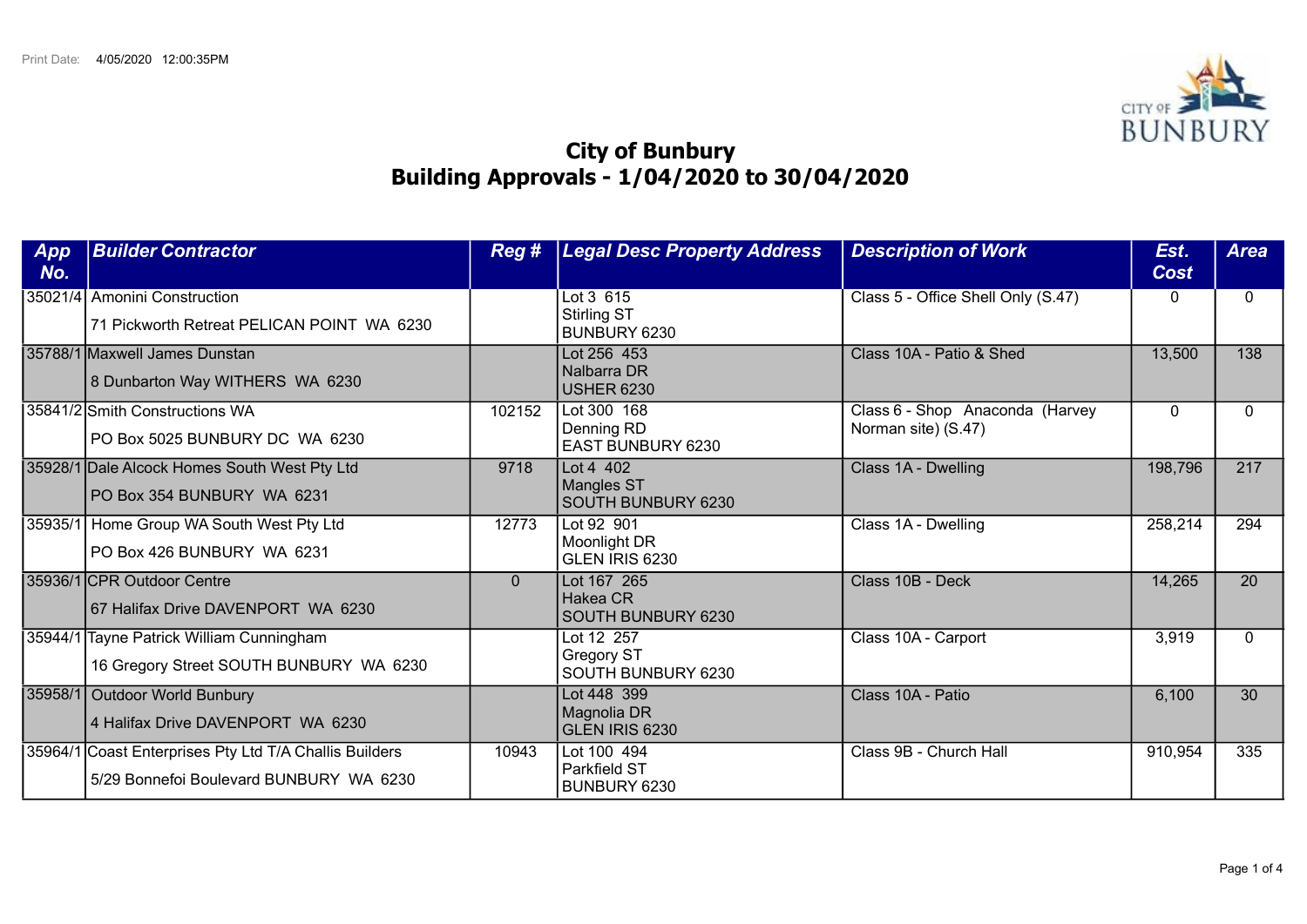| App<br>No. | <b>Builder Contractor</b>                                                      | Reg # | <b>Legal Desc Property Address</b>                       | <b>Description of Work</b>                                 | Est.<br><b>Cost</b> | <b>Area</b>     |
|------------|--------------------------------------------------------------------------------|-------|----------------------------------------------------------|------------------------------------------------------------|---------------------|-----------------|
|            | 35970/1 Craig Ronald Mitchell<br>3 Wenn Court SOUTH BUNBURY WA 6230            |       | Lot 138 692<br>Wenn CT<br>SOUTH BUNBURY 6230             | Class 10A - Patio                                          | 5,000               | $\overline{14}$ |
|            | 35975/1 WA External Solutions<br>PO Box 720 BUSSELTON WA 6280                  |       | Lot 1 617<br><b>Stockley RD</b><br>BUNBURY 6230          | Class 1A - Dwelling (Roof Re-Clad)                         | 19,921              | $\Omega$        |
|            | 35976/1 Digger Patios<br>27 Matilda Avenue AUSTRALIND WA 6233                  |       | Lot 67 70<br><b>Boyalla ST</b><br>CAREY PARK 6230        | Class 10A - Patio                                          | 9,100               | $\overline{22}$ |
|            | 35977/2 Halifax Crane Hire Pty Ltd<br>PO Box 5435 BUNBURY WA 6231              | 13225 | Lot 514 864<br><b>Worcestor BND</b><br>DAVENPORT 6230    | Class 8 - Workshop                                         | 792,600             | 1,000           |
|            | 35979/1 A & S Papas<br>95A Jackson Avenue KARRINYUP WA 6018                    |       | Lot 605 277<br><b>Harrison PL</b><br>BUNBURY 6230        | Class 10A - Deck                                           | 4,500               | $\Omega$        |
|            | 35981/1 Xpress Patios & Sheds<br>2/64 Halifax Drive DAVENPORT WA 6230          |       | Lot 1 396<br>Macqueen CR<br>SOUTH BUNBURY 6230           | Class 10A - Patio                                          | 9,500               | $\mathbf{0}$    |
|            | 35983/1 Maurice Joseph Rodgers<br>30 Queen Street SOUTH BUNBURY WA 6230        | 7945  | Lot 16 195<br><b>Edward ST</b><br>BUNBURY 6230           | <b>Class 5 - Medical Consulting Rooms</b><br>(Fitout)      | 120,000             | 220             |
|            | 35985/1 Industry Maintenance Solutions<br>56 Strickland Street BUNBURY WA 6230 | 7995  | Lot $6\,663$<br><b>Tweedie ST</b><br>SOUTH BUNBURY 6230  | Class 10A - Carport                                        | 6,237               | $\overline{21}$ |
|            | 35986/1 Industry Maintenance Solutions<br>56 Strickland Street BUNBURY WA 6230 | 7995  | Lot 383 250<br><b>Glover ST</b><br>WITHERS 6230          | Class 10A - Patio                                          | 7,200               | $\Omega$        |
|            | 35987/1 Daniel Joel Penton<br>8 Eden Street SOUTH BUNBURY WA 6230              |       | Lot 70 193<br>Eden ST<br>SOUTH BUNBURY 6230              | Class 1A - Reclad Metal Roof<br>Replacement (Unauthorised) | 2,000               | $\mathbf{0}$    |
|            | 35988/1 Lance William Scott<br>49 Stockley Road BUNBURY WA 6230                |       | Lot 205 617<br><b>Stockley RD</b><br><b>BUNBURY 6230</b> | Class 10A - Shed (Relocation)                              | 100                 | $\mathbf{0}$    |
|            | 35990/1 Outdoor World Bunbury<br>4 Halifax Drive DAVENPORT WA 6230             |       | Lot 1 1 1 2 3<br>Clarke ST<br>SOUTH BUNBURY 6230         | Class 10A - Patio                                          | 4,776               | $\overline{17}$ |
|            | 35992/1 Margaret Therese O'Neill<br>PO Box 1999 KUNUNURRA WA 6743              |       | Lot 2 2 479<br>Olsen GR<br>SOUTH BUNBURY 6230            | Class 10A - Patio (Unauthorised)                           | 10,000              | $\overline{0}$  |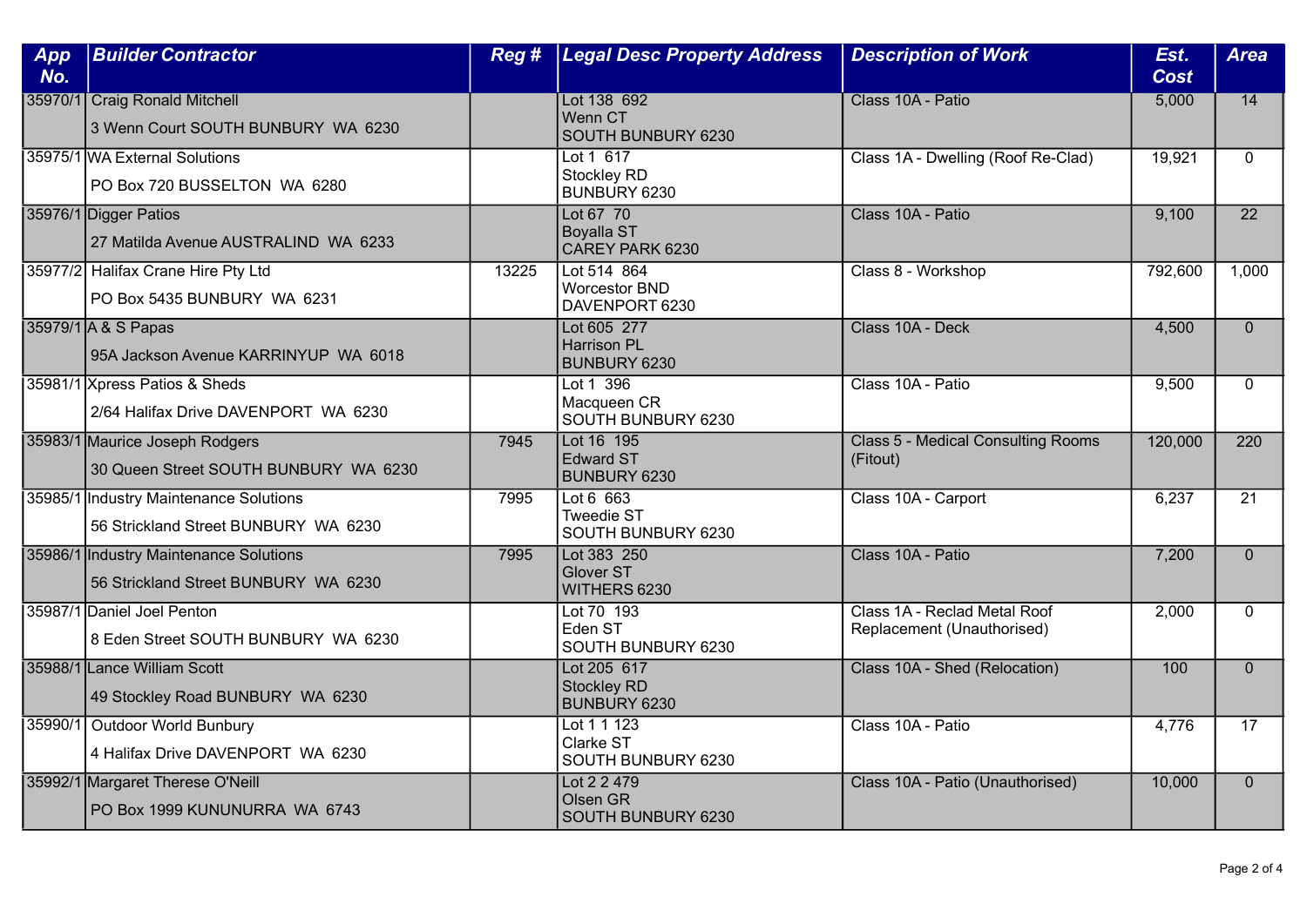| App<br>No. | <b>Builder Contractor</b>                                                                                  | Reg #             | <b>Legal Desc Property Address</b>                     | <b>Description of Work</b>                    | Est.<br><b>Cost</b> | <b>Area</b>      |
|------------|------------------------------------------------------------------------------------------------------------|-------------------|--------------------------------------------------------|-----------------------------------------------|---------------------|------------------|
|            | 35993/1 Rhoda Jean Lange<br>24 Thyme Way GLEN IRIS WA 6230                                                 |                   | Lot 106 645<br>Thyme WY<br>GLEN IRIS 6230              | Class 10A - Shed                              | 5,299               | $\Omega$         |
|            | 35994/1 Scout Association of Australia WA Branch - Carey Park<br>Scout Hall<br>PO Box 1304 BUNBURY WA 6231 |                   | Lot 4877 714<br><b>Wisbey ST</b><br>CAREY PARK 6230    | Class 10A - Storage Shed                      | 5,300               | $\overline{52}$  |
|            | 35995/1 Dale Alcock Homes South West Pty Ltd<br>PO Box 354 BUNBURY WA 6231                                 | 9718              | Lot 2 511<br>Picton RD<br>EAST BUNBURY 6230            | Class 1A - Dwelling                           | 187,789             | 144              |
|            | 35996/1 Summit Homes Group<br>PO Box 4028 Myaree Business Centre MYAREE WA                                 | 5033              | Lot 16 947<br><b>Canter CCT</b><br>SOUTH BUNBURY 6230  | Class 1A - Dwelling                           | 194,272             | $\overline{119}$ |
|            | 35997/1 Thompson Surveying Consultants<br>PO Box 1719 BUNBURY WA 6231                                      |                   | Lot 269 586<br>Sherlock WY<br>DAVENPORT 6230           | Class 8 & 5 - Workshop x 2 & Office<br>(S.50) | $\mathbf 0$         | $\Omega$         |
|            | 35998/1 Prime Contracting Pty Ltd<br>8 Simpson Avenue BUNBURY WA 6230                                      | wad307<br>wara927 | Lot 1 643<br>Thomas ST<br>EAST BUNBURY 6230            | Class 1A - Dwelling (Demolition)              | 15,500              | $\mathbf{0}$     |
|            | 36000/1 David Wells Builders<br>PO Box 69 DARDANUP WA 6236                                                 |                   | Lot 77 527<br><b>Prentice ST</b><br>SOUTH BUNBURY 6230 | Class 1A - Dwelling (Roof Re-Clad)            | 15,000              | $\Omega$         |
|            | 36001/1 Outdoor World Bunbury<br>4 Halifax Drive DAVENPORT WA 6230                                         |                   | Lot 92 901<br>Moonlight DR<br>GLEN IRIS 6230           | Class 10A - Shed (Caravan Storage)            | 11,650              | 31               |
|            | 36002/1 Benjamin Plumb<br>PO Box 2323 BUNBURY WA 6231                                                      |                   | Lot 111 175<br>Dodson RD<br>GLEN IRIS 6230             | Class 10A - Verandah (Fullers Co-Op)          | 6,000               | $\overline{40}$  |
|            | 36003/1 Summit Homes Group<br>PO Box 4028 Myaree Business Centre MYAREE WA<br>0.802                        | 10689             | Lot 65 850<br>Boab CT<br>SOUTH BUNBURY 6230            | Class 1A - Dwelling                           | 287,263             | 195              |
|            | 36004/1 BGC Residential Pty Ltd<br>PO Box 7196 Cloisters Square PERTH WA 6850                              | 9769              | Lot 121 601<br>Spencer ST<br>SOUTH BUNBURY 6230        | Class 1A - Dwelling x 2                       | 390,397             | 315              |
|            | 36007/1 Salaman Pty Ltd T/A Shedforce<br>62 Strelley Street BUSSELTON WA 6280                              | 11808             | Lot 228 87<br><b>Bunning BVD</b><br>EAST BUNBURY 6230  | Class 10A - Shed                              | 16,350              | 54               |
|            | 36008/1 Mitchell Scott Knoll<br>27 Coral Street SOUTH BUNBURY WA 6230                                      |                   | Lot 37 141<br>Coral ST<br>SOUTH BUNBURY 6230           | Class 10A - Patio (Unauthorised)              | 2,500               | $\Omega$         |